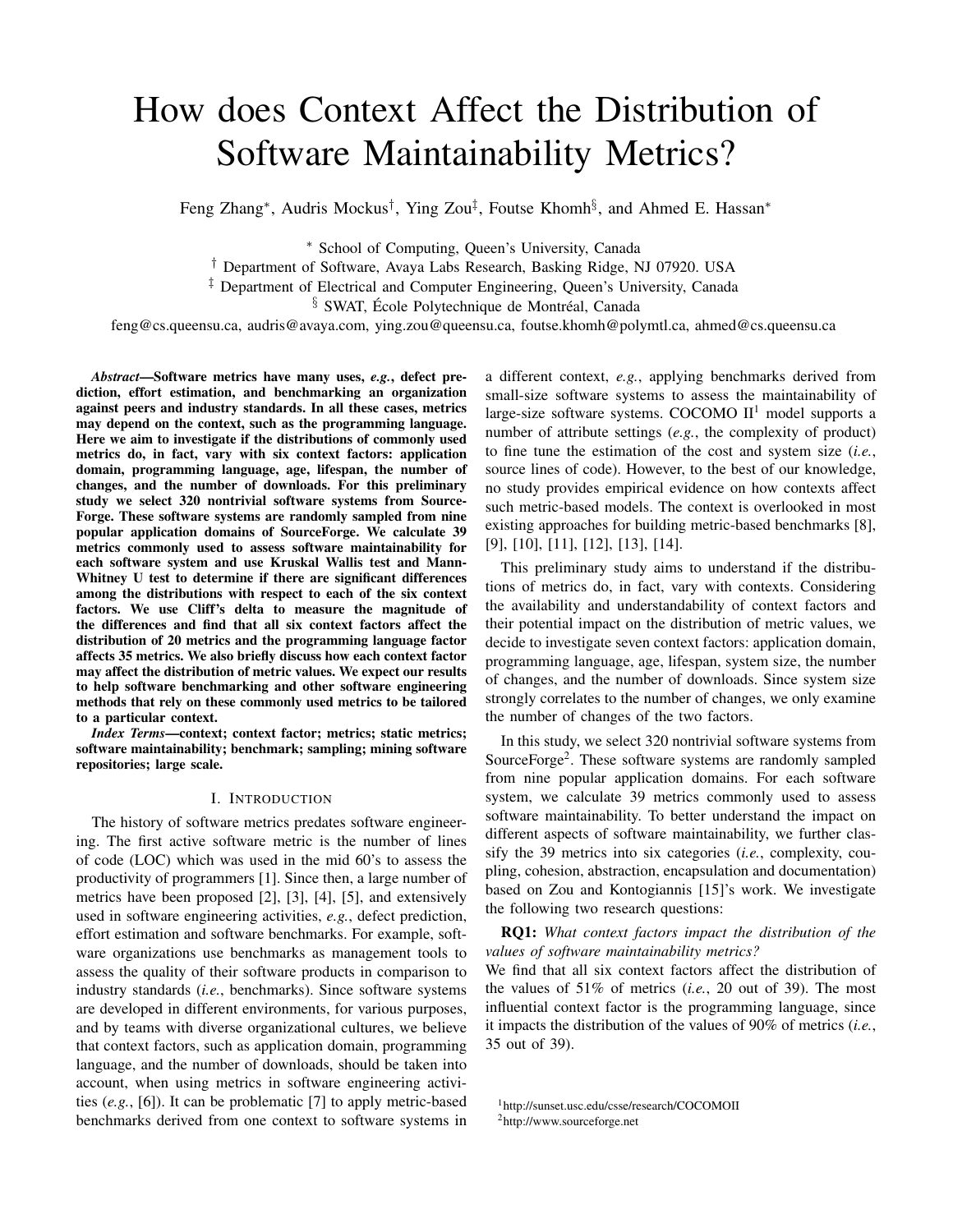# RQ2: *What guidelines can we provide for benchmarking*<sup>3</sup> *software maintainability metrics?*

We suggest to group all software systems into 13 distinct groups using three context factors: application domain, programming language, and the number of changes, and consequently, we obtain 13 benchmarks.

The remainder of this paper is organized as follows. In Section II, we summarize the related work. We describe the experimental setup of our study in Section III and report our case study results in Section IV. Threats to validity of our work are discussed in Section V. We conclude and provide insights for future work in Section VI.

## II. RELATED WORK

In this section, we review previous attempts to build metricbased benchmarks. Such attempts are usually made up of a set of metrics with proposed thresholds and ranges.

# *A. Thresholds and ranges of metric values*

Deriving appropriate thresholds and ranges of metrics is important to interpret software metrics [17]. For instance, McCabe [2] proposes a widely used complexity metric to measure software maintainability and testability, and further interprets the value of his metric in such a way: sub-functions with the metric value between 3 and 7 are well structured; subfunctions with the metric value beyond 10 are unmaintainable and untestable [2]. Lorenz and Kidd [3] propose thresholds and ranges for many object-oriented metrics, which are interpretable in their context. However, direct application of these thresholds and ranges without taking into account the contexts of systems might be problematic. Erni and Lewerentz [4] propose to consider mean and standard deviations based on the assumption that the metrics follow normal distributions. Yet many metrics follow power-law or log-normal distributions [18], [19]. Thus many researchers propose to derive thresholds and ranges based on statistical properties of metrics. For example, Benlarbi *et al.* [8] apply a linear regression analysis. Shatnawi [9] use a logistic regression analysis. Yoon *et al.* [10] use a k-means cluster algorithm. Herbold *et al.* [12] use machine learning techniques. Sánchez-González et al. [20] compare two techniques: ROC curves and the Bender method.

A recent attempt to build benchmarks is by Alves *et al.*[11]. They propose a framework to derive metric thresholds by considering metric distributions and source code scales, and select a set of software systems from a variety of contexts as measurement data. Baggen *et al.* [21] present several applications of Alves *et al.*[11]'s framework. Bakota *et al.* [13] propose a different approach using probabilities other than thresholds or ranges, and focus on aggregating low-level metrics to maintainability as described in ISO/IEC 9126 standard.

The aforementioned studies do not consider the potential impact by the contexts of software systems. The contexts can affect the effective values of various metrics [7]. As compliments to these studies, our work investigates how contexts impact the distribution of software metric values. We further provide guidelines to split software systems using contexts before applying these approaches (*e.g.*, [9], [10], [11], [12]) to derive thresholds and ranges of metric values.

# *B. Context factors*

Contexts of software systems are considered in Ferreira *et al.* [14]'s work. They propose to identify thresholds of six object-oriented software metrics using three context factors: application domain, software types and system size (in terms of the number of classes). However, they directly split all software systems using the context factors without examining whether the context factors affect the distribution of metric values or not, thus result in a high ratio of duplicated thresholds. To reduce duplications and maximize the samples of measurement software systems, a split is necessary only when a context factor impacts the distribution of metric values. Different from Ferreira *et al.* [14]'s study, we propose to split all software systems based on statistical significance and corresponding effect size. We study four additional context factors and 33 more metrics than their study.

Open source software systems are characterized by Capiluppi *et al.* [22] using 12 context factors: age, application domain, programming language, size (in terms of physical occupation), the number of developers, the number of users, modularity level, documentation level, popularity, status, success of project, and vitality. Considering not all software systems provide information for these factors, we decide to investigate five commonly available context factors: application domain, programing language, age, system size (we redefined it as the total number of lines), and the number of downloads (measured using average monthly downloads). Since software metrics are also affected by software evolution [23], we study two additional context factors: lifespan and the number of changes.

To the best of our knowledge, we are the first to propose detailed investigation of context factors when building metricbased benchmarks.

### III. CASE STUDY SETUP

This section presents the design of our case study.

#### *A. Factor Description*

In this subsection, we briefly describe the definition and motivation of each factor.

*1) Application Domain (AD):* describes the type of software systems. In general, software systems designed as *frameworks* might contain more classes than other types of software systems.

*2) Programming Language (PL):* describes the nature of programming paradigms. Generally speaking, software systems written in Java might have deeper inheritance tree than C++, since C++ supports both object oriented programming and structural programming.

<sup>3</sup>A benchmark is generally defined as "a test or set of tests used to compare the performance of alternative tools or techniques" [16]. In this study, we refer to "benchmark" as a set of metric-based evaluations of software maintainability.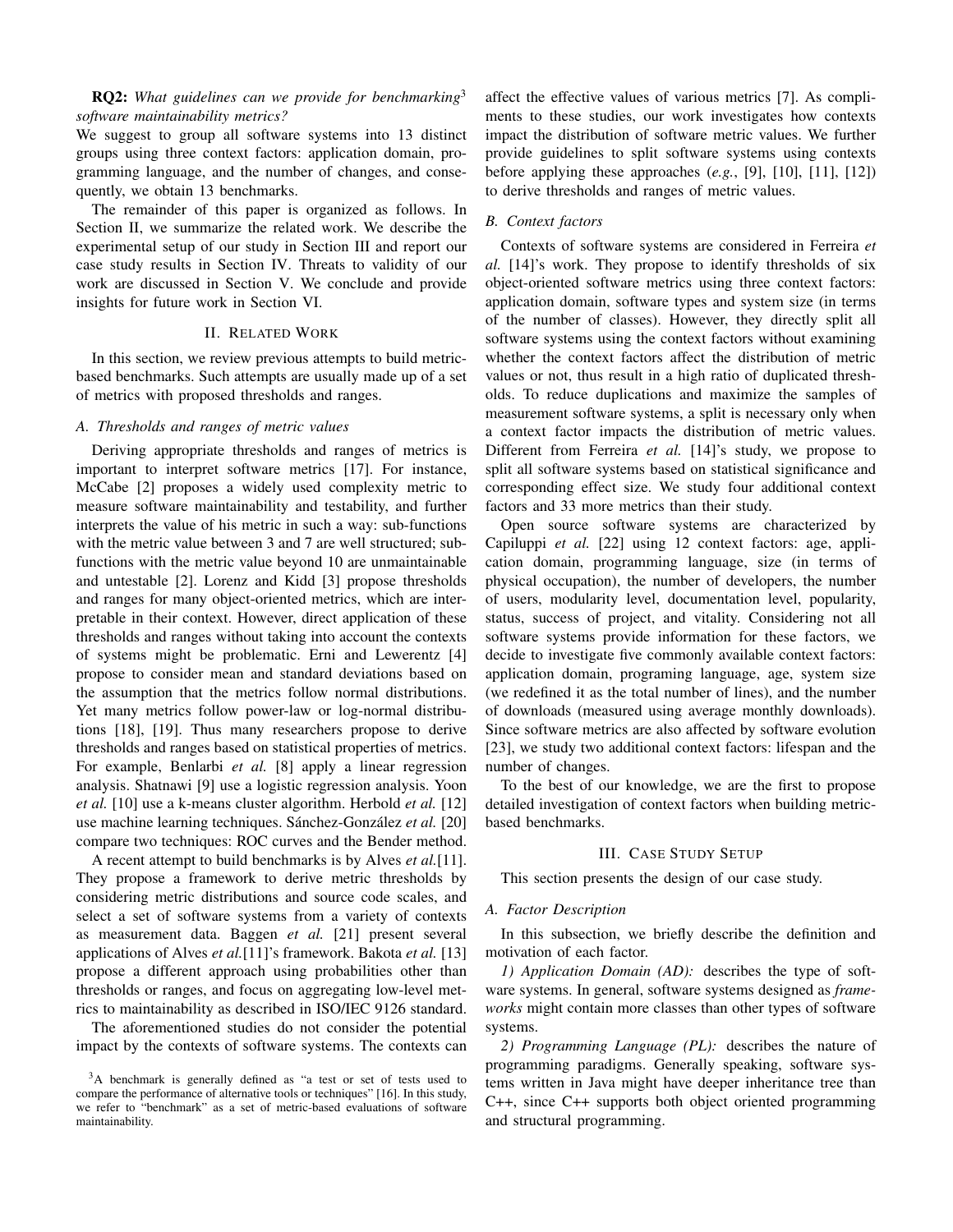*3) Age (AG):* is the time duration after creating a software system. As software development techniques evolve fast, older software systems might be more difficult to maintain than newly created software systems.

*4) Lifespan (LS):* describes the time duration of development activities in the life of a software system. Software systems developed over a long period of time might be harder to maintain than software systems developed over a shorter time period.

*5) System Size (SS):* is the total lines of code of a software system. Small software systems might be easier to maintain than large ones.

*6) Number of Changes (NC):* describes the total number of commits made to a software system. It might be more difficult to maintain heavily-modified software systems than lightlymodified ones.

*7) Number of Downloads (ND):* describes the external quality of a software system. It is of interest to find if popular software systems have better maintainability than less popular ones. In this study, the number of downloads is measured using the average monthly downloads which were collected directly from SourceForge.

# *B. Data Collection*

Data Source. We use the SourceForge data initially collected by Mockus [24]. There are some updates after that work, and the new data collection was finished on February 05, 2010. The dataset contains 154,762 software systems. However, we find 97,931 incomplete software systems which contain fewer than 41 files, and an empty CVS repository has 40 files. There are 56,833 nontrivial software systems in total from SourceForge. FLOSSMole [25] is another data source, from where we download descriptions (*i.e.*, application domain) of SourceForge software systems. Furthermore, we download latest application domain information<sup>4</sup> and monthly download data<sup>5</sup> of studied software systems directly from SourceForge. Sampling. Investigating all the 56,833 software systems requires a large amount of computation resources. For example, the snapshots of our selected 320 software systems occupy about 8 GB hard drive, and the computed metrics take more than 15 GB hard drive. The average time for computing metrics of one software system is 6 minutes. The bottleneck is the slow disk I/O, since we intensively access disks (*e.g.*, to dump snapshots of source code, and to store metric values). Applying SSD or RAID storage or using RAM drive might eliminate this bottleneck. Yet our resource is limited to apply such solution at this moment. For a preliminary study, we perform stratified sampling of software systems by application domains to explore how context factors affect the distribution of metric values. The limitation of stratified sampling is discussed in Section V. Moreover, we plan to stratify by the

<sup>5</sup>http://sourceforge.net/projects/ProjectName/files/stats/json?start\_date=

remaining six factors in future. In this exploratory study, we pick nine popular application domains containing over 1,000 software systems. We conduct simple random sampling to select 100 software systems from each application domain and obtain 900 software systems in total. Yet there are only 824 different software systems, since a software system may be categorized into several application domains.

### *C. Factor Extraction*

*1) Application Domain (AD):* We extract the application domain of each software system using the data collected in June 2008 by FLOSSMole [25]. We rank all application domains using the number of software systems and pick nine popular application domains: Build Tools, Code Generators, Communications, Frameworks, Games/Entertainment, Internet, Networking, Software Development (excluding Build Tools, Code Generators, and Frameworks), and System Administration. We replace sub-domains, if exist, by their parent application domain.

*2) Programming Language (PL):* In this study, we only investigate software systems that are mainly written in C, C++, C#, Java, or Pascal. For each software system, we dump the latest snapshot, and determine the main programing language by counting the total number of files per file type (*i.e.*, \*.c, \*.cpp, \*.cxx, \*.cc, \*.cs, \*.java, and \*.pas).

*3) Age (AG):* For each software system, we compute the age using the date of the first CVS commit. In the sampled 824 software systems, the oldest software system $<sup>6</sup>$  was created</sup> on November 02, 1996, and the latest software system<sup>7</sup> was created on May 28, 2008.

*4) Lifespan (LS):* For each software system, we compute the lifespan by computing the intervals between the first and the last CVS commits. The quantiles of lifespan in a unit of day in the sampled 824 software systems are: 0 (minimum), 51 (25%), 338 (median), 930 (75%), and 4,038 (maximum).

*5) System Size (SS):* For each software system, we count the total lines of code from the latest snapshot. The quantiles of the total lines of code in the sampled 824 software systems are: 0 (minimum), 1,124 (25%), 3,955 (median), 14,945 (75%), and 2,792,334 (maximum).

*6) Number of Changes (NC):* For each software system, we count the total number of commits from the whole history. The quantiles of the number of changes in the sampled 824 software systems are: 12 (minimum), 123 (25%), 413 (median), 1,142 (75%), and 94,853 (maximum).

*7) Number of Downloads (ND):* For each software system, we first sum up all the monthly downloads to get the total number of downloads, and search the first and the last month with at least one download to determine the downloading period. We divide the total downloads by the total number of months of the downloading period to obtain the average monthly downloads. The quantiles of the average monthly downloads in the sampled 824 software systems are: 0 (minimum), 0 (25%), 6 (median), 16 (75%), and 661,247 (maximum).

<sup>4</sup>http://sourceforge.net/projects/ProjectName (NOTE: the ProjectName needs to be substituted by the real project name, *e.g.*, a2ixlibrary)

<sup>1990-01-01&</sup>amp;end date=2012-12-31 (NOTE: the ProjectName needs to be substituted by the real project name, *e.g.*, gusi)

<sup>&</sup>lt;sup>6</sup>gusi, http://sourceforge.net/projects/gusi

<sup>7</sup>pic-gcc-library, http://sourceforge.net/projects/pic-gcc-library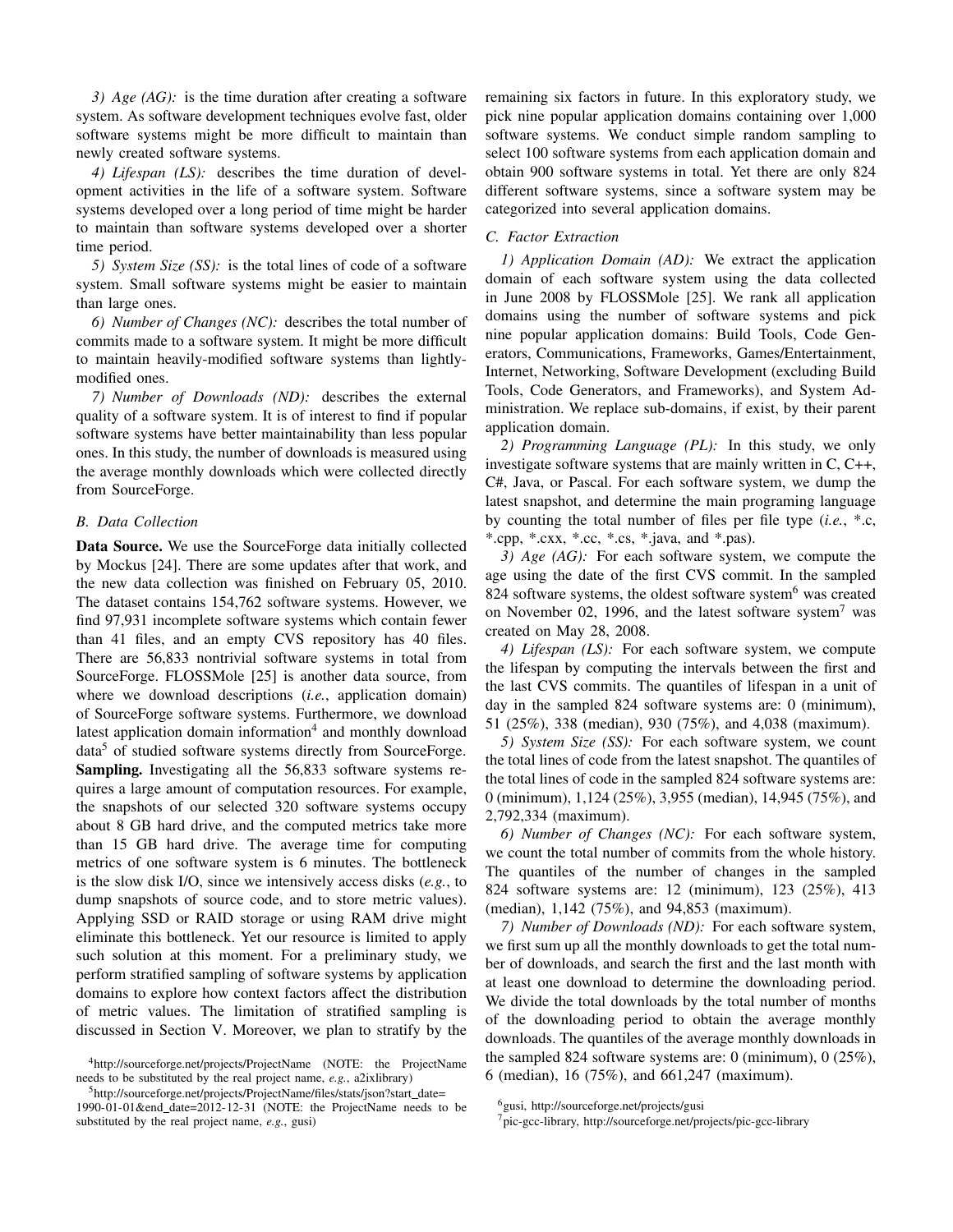## *D. Data Cleanliness*

*1) Lifespan (LS):* The 25% quantile of the lifespan of the 824 software systems is 51 days. We suspect that software systems with lifespans less than the 25% quantile are never finished or are just used as prototypes. After manually checking such software systems, we find that most of them are incomplete with very few commits. We exclude such software systems from our study. The number of subject systems drops from 824 to 618.

*2) System Size (SS):* We manually check the software systems with lines of code less than the 25% quantile (*i.e.*, 1,124) of the 824 software systems. We find that most of such software systems are incomplete  $(e.g., vegenv<sup>8</sup>)$ , or mainly written in other languages (e.g., jajax<sup>9</sup> is written mainly in javascript). We exclude such software systems from our study. The number of subject systems drops from 618 to 506.

*3) Programming Language (PL):* We filter out software systems that are not mainly written in C, C++, C#, Java, or Pascal. The number of subject systems drops from 506 to 478.

*4) Number of Downloads (ND):* Some of the remaining 478 software systems have no downloads. It might because that such software systems are still incomplete to be used, or they are absolutely useless software. We exclude software systems without downloads from our study. The number of subject systems drops from 478 to 390.

*5) Application Domain (AD):* A software system might be categorized into several application domains. The combinations of multiple application domains are considered as different application domains from single application domains. The 75% quantile of the number of software systems of all single and combined application domains is seven. We exclude combined application domains which have less than seven software systems, and yield six combined application domains. The number of subject systems drops from 390 to 323.

The collection date of the application domain is not the same as the date of collecting source code. To verify whether the application domains of the 323 software systems remain the same as time elapses, we checked the latest application domain information directly downloaded from SourceForge in April 2013. We find that only three software systems (*i.e.*, cdstatus, g3d-cpp, and satyr<sup>10</sup>) have changed their application domains, indicating that application domains collected in June 2008 are adequate. The application domain of *g3d-cpp* is removed, and the application domains of *cdstatus* and *satyr* are changed to Audio/Video. We exclude the three software systems from our study. The number of subject systems drops from 323 to 320. Refine Factors. The context factors like age, lifespan, system size, and the number of changes seem to be strongly related. Hence, we compute Spearman correlation among these context factors of the 320 software systems. As shown in Table I, system size strongly correlates to the number of changes. We choose to examine the number of changes only.

<sup>9</sup>http://sourceforge.net/projects/jajax

TABLE I: The Spearman correlations among four context factors: age, lifespan, system size, and the number of changes.

|                                |      |              | Context Factor   Lifespan   System Size   Number of Changes |
|--------------------------------|------|--------------|-------------------------------------------------------------|
| Age<br>Lifespan<br>System Size | 0.35 | 0.06<br>0.25 | 0.14<br>0.46<br>0.67                                        |

TABLE II: The number of software systems per group divided by each context factor.

| Context Factor            | Group                                                                                                                                                                                                                                                                                         | Number of<br>Systems                                                               |
|---------------------------|-----------------------------------------------------------------------------------------------------------------------------------------------------------------------------------------------------------------------------------------------------------------------------------------------|------------------------------------------------------------------------------------|
| Application Domain (AD)   | $G_{build}$<br>$G_{codegen}$<br>$G_{comm}$<br>$G_{frame}$<br>$G_{games}$<br>$G_{internet}$<br>$G_{network}$<br>$G_{swdev}$<br>$G_{sysadmin}$<br>$G_{build; codegen}$<br>$G_{commit;internet}$<br>$G_{comm; network}$<br>$G_{games; internet}$<br>$G_{internet;swdev}$<br>$G_{swdev;sysadmin}$ | 31<br>26<br>23<br>29<br>49<br>19<br>16<br>41<br>29<br>14<br>13<br>7<br>7<br>9<br>7 |
| Programming Language (PL) | $G_c$<br>$G_{cpp}$<br>$G_{c\#}$<br>$G_{iava}$<br>$G_{pascal}$                                                                                                                                                                                                                                 | 57<br>85<br>18<br>146<br>14                                                        |
| Age $(AG)$                | $G_{lowAG}$<br>$G_{moderateAG}$<br>$G_{highAG}$                                                                                                                                                                                                                                               | 80<br>160<br>80                                                                    |
| Life Span $(LS)$          | $G_{lowLS}$<br>$G_{moderateLS}$<br>$G_{highLS}$                                                                                                                                                                                                                                               | 80<br>160<br>80                                                                    |
| Number of Changes (NC)    | $G_{lowNC}$<br>$G_{moderateNC}$<br>$G_{highNC}$                                                                                                                                                                                                                                               | 80<br>160<br>80                                                                    |
| Number of Downloads (ND)  | $G_{lowND}$<br>$G_{moderateND}$<br>$G_{highND}$                                                                                                                                                                                                                                               | 90<br>150<br>80                                                                    |

Summary. When investigating the impact of application domain (respectively programming language) on the distribution of metric values, we break down the 320 software systems into 15 (respectively five) groups as shown in Table II. When investigating the impact of the other four context factors on the distribution of metric values, we divide the 320 software systems into three groups, respectively, in the following way: 1) low (below or at the 25% quantile); 2) moderate (above the 25% quantile and below or at the 75% quantile); and 3) high (above the 75% quantile). The 25% quantile of lifespan (respectively the number of changes and the number of monthly downloads) is: 287 days (respectively 364 and 6). The 75% quantile of lifespan (respectively the number of changes and the number of monthly downloads) is: 1,324 days (respectively 2,195 and 38). The detailed groups are shown in Table II.

<sup>8</sup>http://sourceforge.net/projects/vcgenv

<sup>10</sup>http://sourceforge.net/projects/ProjectName (NOTE: the ProjectName needs to be substituted by the real project name, *e.g.*, cdstatus)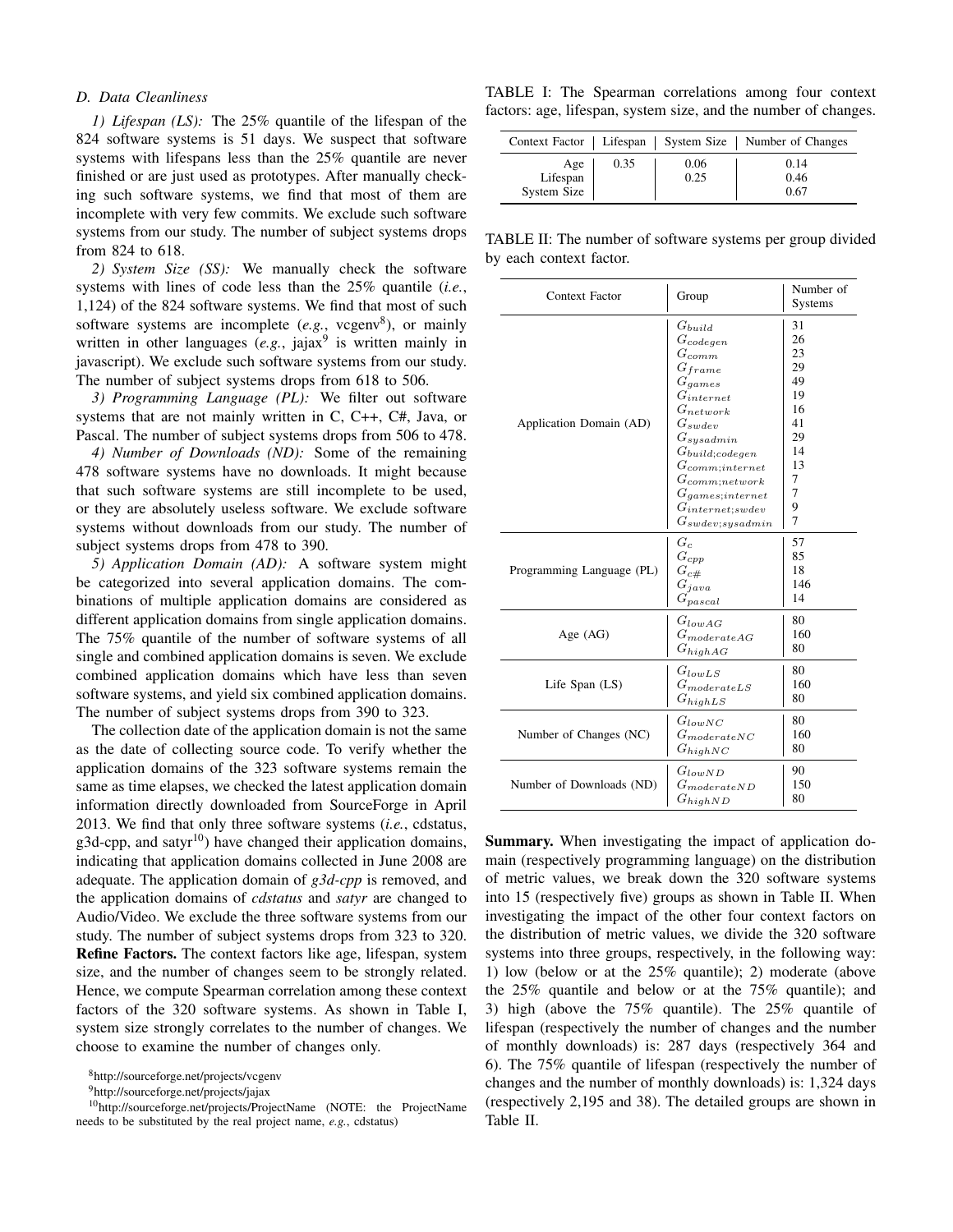### *E. Metrics Computation*

In this study, we select 39 metrics related to the five quality attributes (*i.e.*, modularity, reusability, analyzability, modifiability, and testability) of software maintainability (as defined in ISO/IEC 25010). We further group the 39 metrics into six categories (*i.e.*, complexity, coupling, cohesion, abstraction, encapsulation, and documentation) based on Zou and Kontogiannis[15]'s work. These categories can measure different aspects of software maintainability. For example, low complexity indicates high analyzability and modifiability; low coupling improves analyzability and reusability; high cohesion increases modularity and modifiability; high abstraction enhances reusability; high encapsulation implies high modularity; and documentation might contribute to analyzability, modifiability, and reusability. The metrics and their categories are shown in Table III. Most metrics can be computed by a commercial tool, called Understand<sup>11</sup>. For the remaining metrics, we computed them by ourselves<sup>12</sup> using equations from the work of Aggarwal *et al.* [26].

## *F. Analysis Methods*

For each factor, we divide all software systems into nonoverlapping groups, as described in Section III-D.

Analysis method for RQ1: To study how context factors impact the distribution of metric values, we analyze the overall impact of each context factor. To examine the overall impact of a factor f on a metric  $m$ , we test the following null hypothesis for the grouping based on factor  $f$ .

H01: *there is no difference in the distributions of metric values among all groups*.

To compare the distribution of metric  $m$  values among all groups, we apply Kruskal Wallis test [32] using the 5% confident level (*i.e.*, p-value<0.05). The Kruskal Wallis test assesses whether two or more samples originate from the same distribution. It does not assume a normal distribution since it is a non-parametric statistical test. As we investigate six context factors and 39 metrics in total, we apply Bonferroni correction which adjusts the threshold  $p$ -value by dividing the number of tests  $(39 \times 6=234$  tests). If there is a statistically significant difference (*i.e.*, *p*-value is less than  $0.05/234=2.14e-04$ ), we reject the null hypothesis and report that factor  $f$  impacts the distribution of metric  $m$  values.

Analysis method for RQ2: To provide guidelines on how to group software systems for benchmarking maintainability metrics, we break down our analysis method into three steps: 1) for each impacting factor, we examine the impact in detail by comparing every pair of groups separated by the factor; 2) for any comparison exhibiting a statistically significant difference, we further compute the corresponding effect size to quantify the importance of the difference; and 3) we discuss how to use effect sizes to split software systems. We present the detailed steps as follows.

<sup>11</sup>http://www.scitools.com

<sup>12</sup>https://bitbucket.org/serap/contextstudy

TABLE III: List of metrics characterizing maintainability. The metrics are from three levels: project level (P), class level (C), and method level (M).

| Category      | Metric                                                                                                                                                                                        | Level                                                        |
|---------------|-----------------------------------------------------------------------------------------------------------------------------------------------------------------------------------------------|--------------------------------------------------------------|
|               | Total Lines of Code (TLOC)<br>Total Number of Files (TNF)<br>Total Number of Classes (TNC)<br>Total Number of Methods (TNM)<br>Total Number of Statements (TNS)                               | P<br>P<br>P<br>P<br>P                                        |
| Complexity    | Class Lines of Code (CLOC)<br>Number of local Methods (NOM) [27]<br>Number of Instance Methods (NIM) [28]<br>Number of Instance Variables (NIV) [28]<br>Weighted Methods per Class (WMC) [29] | C<br>$\overline{C}$<br>$\overline{C}$<br>$\overline{C}$<br>C |
|               | Number of Method Parameters (NMP)<br>McCabe Cyclomatic Complexity (CC) [2]<br>Number of Possible Paths (NPATH) [28]<br>Max Nesting Level (MNL) [28]                                           | М<br>М<br>М<br>М                                             |
|               | Coupling Factor (CF) [30]                                                                                                                                                                     | P                                                            |
| Coupling      | Coupling Between Objects (CBO) [29]<br>Information Flow Based Coupling (ICP) [5]<br>Message Passing Coupling (MPC) [27]<br>Response For a Class (RFC) [29]                                    | C<br>C<br>$\mathsf{C}$<br>C                                  |
|               | Number of Method Invocation (NMI)<br>Number of Input Data (FANIN) [28]<br>Number of Output Data (FANOUT) [28]                                                                                 | М<br>М<br>М                                                  |
| Cohesion      | Lack of Cohesion in Methods (LCOM) [29]<br>Tight Class Cohesion (TCC) [31]<br>Loose Class Cohesion (LCC) [31]<br>Information Flow Based Cohesion (ICH) [26]                                   | C<br>$\mathsf{C}$<br>$\mathsf{C}$<br>$\mathcal{C}$           |
|               | Number of Abstract Classes/Interfaces (NACI)<br>Method Inheritance Factor (MIF) [30]                                                                                                          | P<br>P                                                       |
| Abstraction   | Number of Immediate Base Classes (IFANIN) [28]<br>Number of Immediate Subclasses (NOC) [29]<br>Depth of Inheritance Tree (DIT) [29]                                                           | C<br>C<br>$\overline{C}$                                     |
| Encapsulation | Ratio of Public Attributes (RPA)<br>Ratio of Public Methods (RPM)<br>Ratio of Static Attributes (RSA)<br>Ratio of Static Methods (RSM)                                                        | С<br>$\overline{C}$<br>$\overline{C}$<br>$\mathsf{C}$        |
| Documentation | Comment of Lines per Class (CLC)<br>Ratio Comments to Codes per Class (RCCC)                                                                                                                  | C<br>C                                                       |
|               | Comment of Lines per Method (CLM)<br>Ratio Comments to Codes per Method (RCCM)                                                                                                                | М<br>М                                                       |

*1) Pairwise comparison of the distribution of metric values:* To investigate the effects of factor  $f$  on metric  $m$ , we test the following null hypothesis for every pair of groups divided by factor  $f$ .

H02: *there is no difference in the distributions of metric values between the two groups of any pairs*.

To examine the difference in the distribution of the metric  $m$  values between every two groups, we apply Mann-Whitney U test [32] using the 5% confident level (*i.e.*,  $p$ -value < 0.05). The Mann-Whitney U test assesses whether two independent distributions have equally large values. It does not assume a normal distribution since it is a non-parametric statistical test. As we conduct multiple tests, we also apply Bonferroni correction to the threshold  $p$ -value. If there is a statistically significant difference, we reject the null hypothesis and claim that factor  $f$  is important to metric  $m$ . To quantify the importance, we further compute the effect size.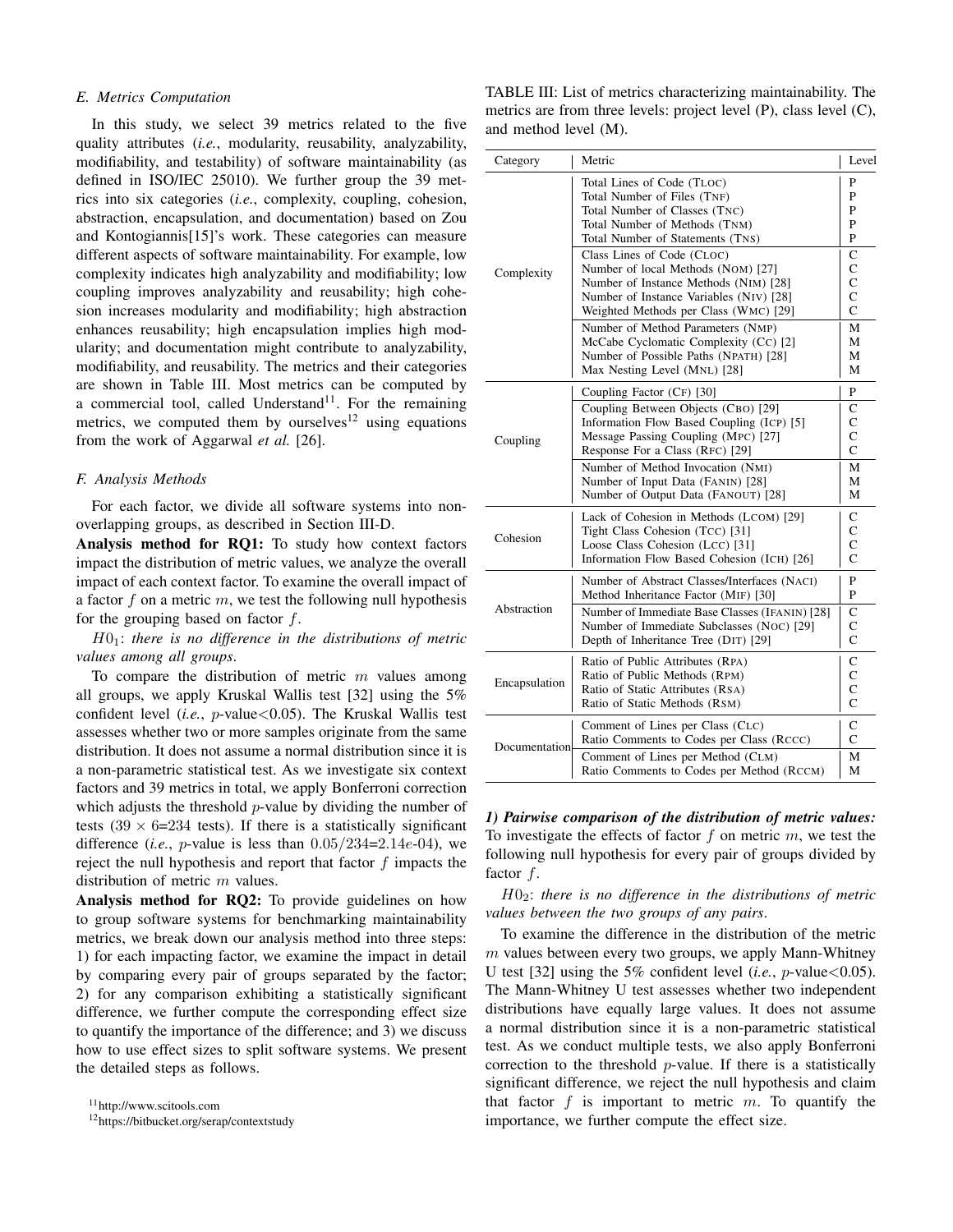| Category      | Metric         | Application<br>Domain (AD) | Programming<br>Language (PL) | Age (AG)          | Lifespan<br>(LS)  | Number of<br>Changes (NC) | Number of<br>Downloads (ND) |
|---------------|----------------|----------------------------|------------------------------|-------------------|-------------------|---------------------------|-----------------------------|
|               | <b>TLOC</b>    | n.s.                       | n.s.                         | n.s.              | $1.94e-05$        | $< 2.2e - 16$             | n.s.                        |
|               | TNF            | n.s.                       | $1.11e-05$                   | n.s.              | $5.97e-06$        | $< 2.2e - 16$             | n.s.                        |
|               | <b>TNC</b>     | $3.41e-05$                 | $< 2.2e - 16$                | n.s.              | n.s.              | $8.05e-12$                | n.s.                        |
|               | <b>TNM</b>     | $1.46e-04$                 | $< 2.2e - 16$                | n.s.              | n.s.              | $1.03e-11$                | n.s.                        |
|               | <b>TNS</b>     | n.s.                       | n.s.                         | n.s.              | $6.26e-06$        | $< 2.2e - 16$             | n.s.                        |
|               | CLOC           | $< 2.2e - 16$              | $< 2.2e - 16$                | $< 2.2e-16$       | $1.37e-14$        | n.s.                      | $< 2.2e-16$                 |
|               | <b>NOM</b>     | $< 2.2e-16$                | $< 2.2e - 16$                | $< 2.2e-16$       | $< 2.2e - 16$     | $< 2.2e - 16$             | $< 2.2e - 16$               |
| Complexity    | <b>NIM</b>     | $< 2.2e - 16$              | $< 2.2e - 16$                | $< 2.2e - 16$     | $< 2.2e - 16$     | $< 2.2e-16$               | $< 2.2e - 16$               |
|               | <b>NIV</b>     | $<2.2e\hbox{-}16$          | $<2.2e\hbox{-}16$            | $<2.2e\hbox{-}16$ | $5.27e\hbox{-}10$ | $5.76e-08$                | $5.27e-11$                  |
|               | <b>WMC</b>     | $< 2.2e - 16$              | $< 2.2e - 16$                | $< 2.2e - 16$     | $< 2.2e - 16$     | $< 2.2e - 16$             | $< 2.2e - 16$               |
|               | <b>NMP</b>     | $< 2.2e-16$                | $< 2.2e-16$                  | $< 2.2e-16$       | $2.93e-07$        | $< 2.2e - 16$             | $< 2.2e - 16$               |
|               | C <sub>C</sub> | $<2.2e\hbox{-}16$          | $<2.2e\hbox{-}16$            | $< 2.2e - 16$     | $< 2.2e - 16$     | $<2.2e\hbox{-}16$         | $<2.2e\hbox{-}16$           |
|               | <b>NPATH</b>   | $< 2.2e - 16$              | $< 2.2e - 16$                | $< 2.2e - 16$     | $<2.2e\hbox{-}16$ | $<2.2e\hbox{-}16$         | $< 2.2e - 16$               |
|               | MNL            | $< 2.2e - 16$              | $< 2.2e - 16$                | $<2.2e\hbox{-}16$ | $< 2.2e - 16$     | $2.22e-12$                | $< 2.2e - 16$               |
|               | CF             | n.s.                       | n.s.                         | n.s.              | $9.55e-05$        | $< 2.2e-16$               | n.s.                        |
|               | Сво            | $< 2.2e-16$                | $< 2.2e - 16$                | $< 2.2e - 16$     | $< 2.2e-16$       | n.s.                      | $< 2.2e - 16$               |
|               | ICP            | $<2.2e\hbox{-}16$          | $< 2.2e-16$                  | $8.34e-11$        | $<2.2e\hbox{-}16$ | $< 2.2e - 16$             | n.s.                        |
| Coupling      | <b>MPC</b>     | $< 2.2e - 16$              | $< 2.2e - 16$                | $< 2.2e - 16$     | $< 2.2e - 16$     | $< 2.2e - 16$             | $1.50e-04$                  |
|               | <b>RFC</b>     | $< 2.2e - 16$              | $< 2.2e - 16$                | $<2.2e\hbox{-}16$ | $< 2.2e - 16$     | $< 2.2e - 16$             | $<2.2e\hbox{-}16$           |
|               | NMI            | $< 2.2e - 16$              | $< 2.2e-16$                  | $< 2.2e - 16$     | $< 2.2e-16$       | $< 2.2e - 16$             | $< 2.2e - 16$               |
|               | FANIN          | $<2.2e\hbox{-}16$          | $<2.2e\hbox{-}16$            | $< 2.2e - 16$     | $<2.2e\hbox{-}16$ | $< 2.2e - 16$             | $< 2.2e - 16$               |
|               | FANOUT         | $< 2.2e - 16$              | $< 2.2e - 16$                | $< 2.2e - 16$     | $< 2.2e-16$       | $< 2.2e-16$               | $< 2.2e - 16$               |
|               | <b>LCOM</b>    | $< 2.2e-16$                | $< 2.2e - 16$                | $< 2.2e-16$       | $5.36e-10$        | n.s.                      | $6.34e-15$                  |
|               | <b>TCC</b>     | $< 2.2e-16$                | $< 2.2e-16$                  | $1.11e-14$        | $< 2.2e - 16$     | $8.87e-14$                | $< 2.2e - 16$               |
| Cohesion      | LCC            | $< 2.2e-16$                | $< 2.2e-16$                  | $8.09e - 15$      | $< 2.2e - 16$     | $5.68e-14$                | $< 2.2e - 16$               |
|               | ICH            | $< 2.2e - 16$              | $< 2.2e-16$                  | n.s.              | $< 2.2e - 16$     | $5.60e-12$                | n.s.                        |
|               | <b>NACI</b>    | $6.30e-0.5$                | $< 2.2e-16$                  | n.s.              | n.s.              | $5.78e-09$                | n.s.                        |
|               | MIF            | n.s.                       | $< 2.2e - 16$                | n.s.              | n.s.              | n.s.                      | n.s.                        |
| Abstraction   | <b>IFANIN</b>  | $\frac{1}{2}$ 2.2e-16      | $< 2.2e - 16$                | $< 2.2e - 16$     | $< 2.2e-16$       | $4.75e-05$                | $1.69e-04$                  |
|               | <b>Noc</b>     | $< 2.2e - 16$              | $<2.2e\hbox{-}16$            | $3.50e-08$        | $8.20e-05$        | n.s.                      | $1.95e-06$                  |
|               | DIT            | $<2.2e\hbox{-}16$          | $< 2.2e - 16$                | $< 2.2e - 16$     | $1.52e-14$        | n.s.                      | $< 2.2e - 16$               |
|               | <b>RPA</b>     | $< 2.2e-16$                | n.s.                         | n.s.              | n.s.              | n.s.                      | n.s.                        |
| Encapsulation | <b>RPM</b>     | $< 2.2e - 16$              | $< 2.2e - 16$                | $< 2.2e - 16$     | $4.13e-06$        | $< 2.2e - 16$             | $< 2.2e - 16$               |
|               | <b>RSA</b>     | $4.45e-16$                 | $3.26e - 05$                 | n.s.              | $3.38e-07$        | $<2.2e\hbox{-}16$         | $4.85e-07$                  |
|               | <b>RSM</b>     | $< 2.2e - 16$              | $1.83e-08$                   | $1.41e-05$        | $< 2.2e-16$       | n.s.                      | $< 2.2e - 16$               |
|               | CLC            | $< 2.2e-16$                | $< 2.2e-16$                  | $< 2.2e-16$       | $4.80e - 15$      | $1.51e-11$                | $< 2.2e - 16$               |
|               | RCCC           | $< 2.2e - 16$              | $<2.2e\hbox{-}16$            | $<2.2e\hbox{-}16$ | n.s.              | $< 2.2e - 16$             | $< 2.2e - 16$               |
| Documentation | CLM            | $< 2.2e - 16$              | $< 2.2e - 16$                | $< 2.2e - 16$     | $< 2.2e-16$       | $< 2.2e - 16$             | $< 2.2e - 16$               |
|               | RCCM           | $< 2.2e - 16$              | $< 2.2e - 16$                | $< 2.2e - 16$     | $< 2.2e - 16$     | $< 2.2e - 16$             | $< 2.2e - 16$               |

TABLE IV:  $p$ -value of Kruskal Wallis test. Non statistically significant is denoted as n.s., which means  $p$ -value is not less than 2.14e-04 (*i.e.*, 0.05/39/6).

TABLE V: Mapping Cohen's d to Cliff's  $\delta$ .

|        |      | Cohen's Standard   Cohen's $d$   Pct. of Non-overlap   Cliff's $\delta$ |       |
|--------|------|-------------------------------------------------------------------------|-------|
| small  | 0.20 | $14.7\%$                                                                | 0.147 |
| medium | 0.50 | 33.0%                                                                   | 0.330 |
| large  | 0.80 | 47.4%                                                                   | 0.474 |

*2) Quantifying the importance of the difference:* We apply Cliff's  $\delta$  as effect size [33] to quantify the importance of the difference, since Cliff's  $\delta$  is reported [33] to be more robust and reliable than Cohen's d [34]. As Cliff's  $\delta$  estimates nonparametric effect sizes, it makes no assumptions of a particular distribution. Cliff's  $\delta$  represents the degree of overlap between two sample distributions [33]. It ranges from -1 (if all selected values in the first group are larger than the second group) to +1 (if all selected values in the first group are smaller than the second group). It is zero when two sample distributions are identical [35].

*3) Interpreting the effect sizes:* Cohen's d is mapped to Cliff's  $\delta$  via the percentage of non-overlap as shown in Table V [33]. Cohen [36] states that a medium effect size represents a difference likely to be visible to a careful observer, while a large effect is noticeably larger than medium. In this study, we choose the large effect size as the threshold. If the effect size is large, we suggest that software systems should be split into different groups based on factor  $f$  when benchmarking metric m. Otherwise, all software systems can be put in the same group along with factor  $f$ .

# IV. CASE STUDY RESULTS

In this section, we report and discuss the results of our study.

# *RQ1:* What context factors impact the distribution of the values of software maintainability metrics?

Motivations. This question is preliminary to the other question. It determines the number of pairwise tests in the other question. In this research question, we determine if each factor impacts the distribution of each metric values, and should be considered in pairwise comparison.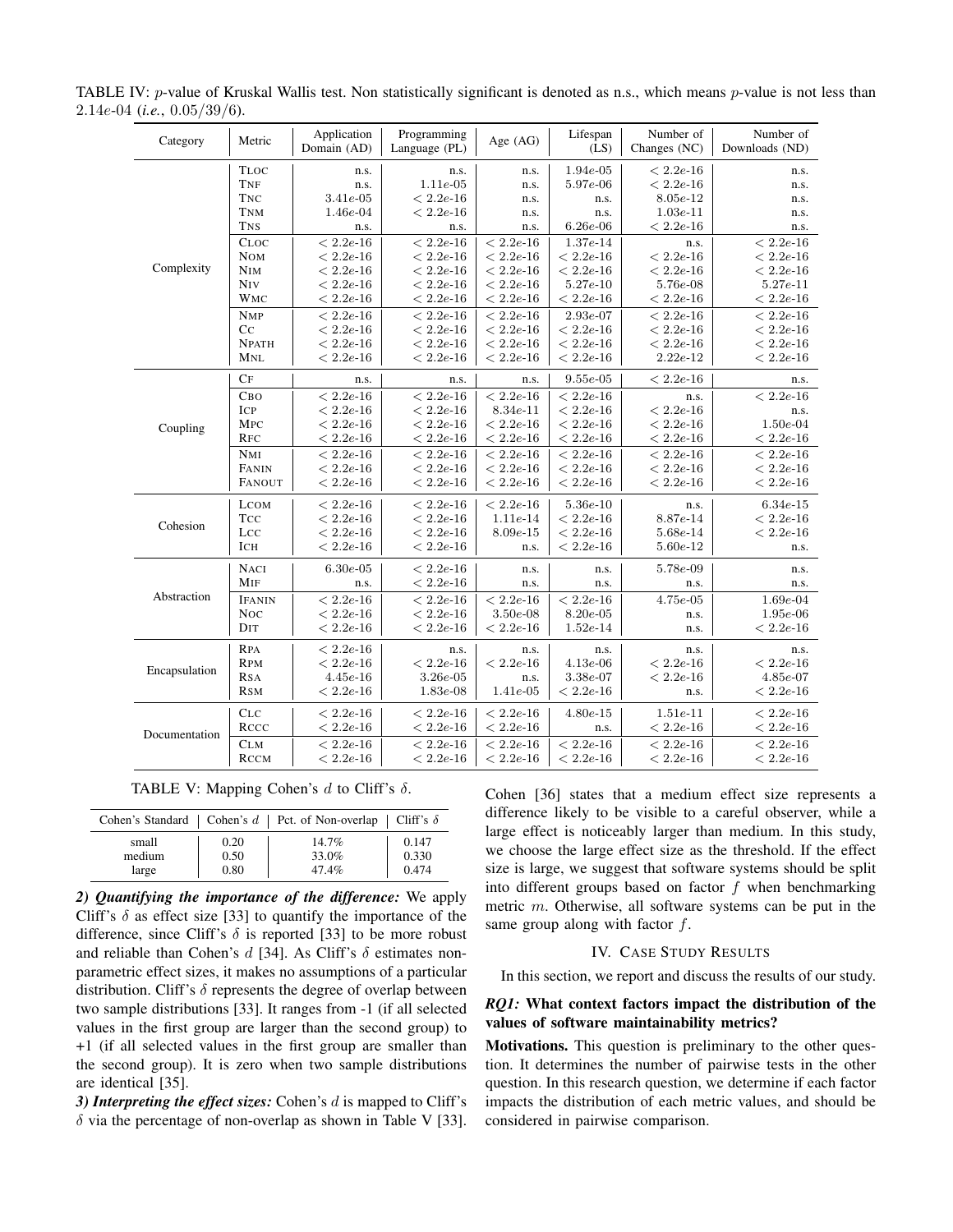Approach. To address this research question, we examine each factor individually. For each factor, we divide all software systems into non-overlapping groups as described in Section III-D. On all groups divided by a single factor, we test the null hypothesis  $H0<sub>1</sub>$  from Section III-F using Kruskal Wallis test with the 5% confident level (*i.e.*, p-value< 2.14e-04 after Bonferroni correction). If the difference is statistically significant, we reject the null hypothesis  $H0<sub>1</sub>$  and state that the corresponding factor has an overall impact on the distribution of the values of the corresponding metric.

Findings. We present *p*-value of Kruskal Wallis test in Table IV. For each factor, statistically significant results indicate the impacting factors. In general, 51% of metrics (*i.e.*, 20 out of 39) are impacted by all six factors. On the other hand, programming language, application domain, and lifespan are three most important factors since they impact over 80% of metrics (*i.e.*, 35, 34, and 33 out of 39, respectively). Moreover, the number of changes, age, and the number of downloads affect more than 70% of metrics (*i.e.*, 31, 28 and 28 out of 39, respectively).

Overall, we conclude that all six factors impact the distribution of the maintainability metric values. The programming language is the most influential factor, since it affects 90% of metrics (*i.e.*, 35 out of 39). In the next research question, we examine types (of programming language, application domain) and levels (of lifespan, the number of changes, age, the number of downloads) in more detail to determine what factors should be considered when benchmarking software maintainability.

# *RQ2:* What guidelines can we provide for benchmarking software maintainability metrics?

Motivations. In RQ1, we found that each of the six factors impact the values of at least 75% of metrics. However, considering all six factors when benchmarking software maintainability can result in a number of small groups, and can increase the possibility of duplicated benchmarks. To effectively build benchmarks, we suggest to follow three steps: a) separate software systems into distinct groups to ensure each group contains only systems that share a similar context; b) apply existing approaches (*e.g.*, [14], [21]) to build benchmarks of each group; c) for a given software system, determine which groups it belongs to and apply corresponding benchmarks to evaluate its maintainability. The results of several benchmarks can be aggregated when evaluating the maintainability of software. In this research question, we aim to find the factors that impact the distribution of the maintainability metric values. Such factors can affect the derivation of the thresholds/ranges of the corresponding metrics. Moreover, we provide guidelines in splitting software systems into distinct groups for building benchmarks to measure software maintainability.

Approach. To address each research question, we divide all software systems into non-overlapping groups by each factor, respectively (as described in Section III-D). If examining all possible interactions of all six context factors, the number of groups will be 6,075 (=  $15 \times 5 \times 3 \times 3 \times 3 \times 3$ ). However, the number of our subject systems is 320, then a large number

TABLE VI: List of the threshold  $p$ -values after Bonferroni correction. The number of pairwise tests required for each context factor is determined by  $C(n, 2)$ , which denotes the number of 2-combinations from a given set  $S$  of  $n$  elements. The number of groups by factors AD, PL, AG, LS, NC, and ND are: 15, 5, 3, 3, 3, and 3, respectively. Hence, the number of pairwise tests are:  $C(15, 2) = 105, C(5, 2) = 10, C(3, 2) =$ 3,  $C(3, 2) = 3$ ,  $C(3, 2) = 3$ , and  $C(3, 2) = 3$ , respectively.

| Metric        |                  |                | by Each Factor   |                | Number of Pairwise Tests |                  | <b>Total Number</b><br>of Pairwise | Corrected<br>Threshold |
|---------------|------------------|----------------|------------------|----------------|--------------------------|------------------|------------------------------------|------------------------|
|               | AD               | PL             | AG               | LS             | NC                       | ND               | <b>Tests</b>                       | $p$ -value             |
| <b>TLOC</b>   | $\boldsymbol{0}$ | $\overline{0}$ | $\overline{0}$   | 3              | 3                        | $\boldsymbol{0}$ | 6                                  | $8.33e - 03$           |
| TNF           | $\Omega$         | 10             | $\boldsymbol{0}$ | 3              | 3                        | $\boldsymbol{0}$ | 16                                 | $3.13e - 03$           |
| <b>TNC</b>    | 105              | 10             | $\theta$         | $\theta$       | $\overline{3}$           | $\theta$         | 118                                | $4.24e - 04$           |
| <b>TNM</b>    | 105              | 10             | $\theta$         | $\mathbf{0}$   | 3                        | $\mathbf{0}$     | 118                                | $4.24e - 04$           |
| <b>TNS</b>    | 0                | $\overline{0}$ | $\overline{0}$   | 3              | 3                        | $\mathbf{0}$     | 6                                  | $8.33e - 03$           |
| CLOC          | 105              | 10             | 3                | 3              | $\overline{0}$           | 3                | 124                                | $4.03e - 04$           |
| <b>NOM</b>    | 105              | 10             | 3                | 3              | 3                        | 3                | 127                                | $3.94e - 04$           |
| <b>NIM</b>    | 105              | 10             | 3                | 3              | 3                        | 3                | 127                                | $3.94e - 04$           |
| <b>NIV</b>    | 105              | 10             | 3                | 3              | 3                        | 3                | 127                                | $3.94e - 04$           |
| <b>WMC</b>    | 105              | 10             | 3                | 3              | 3                        | 3                | 127                                | $3.94e - 04$           |
| <b>NMP</b>    | 105              | 10             | 3                | 3              | 3                        | 3                | 127                                | $3.94e - 04$           |
| $_{\rm CC}$   | 105              | 10             | 3                | 3              | 3                        | 3                | 127                                | $3.94e - 04$           |
| <b>NPATH</b>  | 105              | 10             | 3                | 3              | 3                        | 3                | 127                                | $3.94e - 04$           |
| MNL           | 105              | 10             | 3                | 3              | 3                        | 3                | 127                                | $3.94e - 04$           |
| CF            | 0                | $\overline{0}$ | $\overline{0}$   | 3              | 3                        | $\overline{0}$   | 6                                  | $8.33e-03$             |
| Сво           | 105              | 10             | 3                | 3              | $\overline{0}$           | 3                | 124                                | $4.03e - 04$           |
| <b>ICP</b>    | 105              | 10             | $\overline{3}$   | 3              | 3                        | $\overline{0}$   | 124                                | $4.03e - 04$           |
| <b>MPC</b>    | 105              | 10             | 3                | 3              | 3                        | 3                | 127                                | $3.94e - 04$           |
| <b>RFC</b>    | 105              | 10             | 3                | 3              | 3                        | 3                | 127                                | $3.94e - 04$           |
| NMI           | 105              | 10             | 3                | 3              | 3                        | 3                | 127                                | $3.94e - 04$           |
| FANIN         | 105              | 10             | 3                | 3              | 3                        | 3                | 127                                | $3.94e - 04$           |
| <b>FANOUT</b> | 105              | 10             | 3                | 3              | $\overline{3}$           | 3                | 127                                | $3.94e - 04$           |
| <b>LCOM</b>   | 105              | 10             | 3                | 3              | $\mathbf{0}$             | 3                | 124                                | $4.03e - 04$           |
| TCC           | 105              | 10             | 3                | 3              | 3                        | 3                | 127                                | $3.94e - 04$           |
| LCC           | 105              | 10             | 3                | 3              | 3                        | 3                | 127                                | $3.94e - 04$           |
| ICH           | 105              | 10             | $\overline{0}$   | $\overline{3}$ | 3                        | $\overline{0}$   | 121                                | $4.13e - 04$           |
| <b>NACI</b>   | 105              | 10             | $\mathbf{0}$     | 0              | 3                        | 0                | 118                                | $4.24e - 04$           |
| MIF           | 0                | 10             | $\mathbf{0}$     | 0              | $\overline{0}$           | $\mathbf{0}$     | 10                                 | $5.00e - 03$           |
| <b>IFANIN</b> | 105              | 10             | 3                | 3              | 3                        | 3                | 127                                | $3.94e - 04$           |
| <b>Noc</b>    | 105              | 10             | 3                | 3              | $\mathbf{0}$             | 3                | 124                                | $4.03e - 04$           |
| DIT           | 105              | 10             | 3                | $\overline{3}$ | $\theta$                 | 3                | 124                                | $4.03e - 04$           |
| <b>RPA</b>    | 105              | $\overline{0}$ | $\mathbf{0}$     | 0              | $\overline{0}$           | $\mathbf{0}$     | 105                                | $4.76e - 04$           |
| <b>RPM</b>    | 105              | 10             | 3                | 3              | 3                        | 3                | 127                                | $3.94e - 04$           |
| <b>RSA</b>    | 105              | 10             | 0                | 3              | 3                        | 3                | 124                                | $4.03e - 04$           |
| <b>RSM</b>    | 105              | 10             | 3                | $\overline{3}$ | $\overline{0}$           | 3                | 124                                | $4.03e - 04$           |
| CLC           | 105              | 10             | 3                | 3              | 3                        | 3                | 127                                | $3.94e - 04$           |
| RCCC          | 105              | 10             | 3                | $\overline{0}$ | $\overline{3}$           | 3                | 124                                | $4.03e-04$             |
| <b>CLM</b>    | 105              | 10             | 3                | 3              | 3                        | 3                | 127                                | $3.94e - 04$           |
| <b>RCCM</b>   | 105              | 10             | $\overline{3}$   | 3              | $\overline{3}$           | $\overline{3}$   | 127                                | $3.94e - 04$           |

of groups might be empty. Therefore, interactions of all six context factors are not investigated in this study.

For each pair of groups divided by a factor  $f$ , we test the null hypothesis  $H0_2$  as discussed in Section III-F using Mann-Whitney U test with the 5% confident level. We apply Bonferroni correction to adjust the threshold  $p$ -value based on the findings of **RQ1**. The corrected threshold  $p$ -values are shown in Table VI. If the difference is statistically significant, we reject the null hypothesis  $H0<sub>2</sub>$  and further compute the Cliff's  $\delta$  effect size to determine the importance of the factor.

If the Cliff's  $\delta$  effect size is large, we conclude that the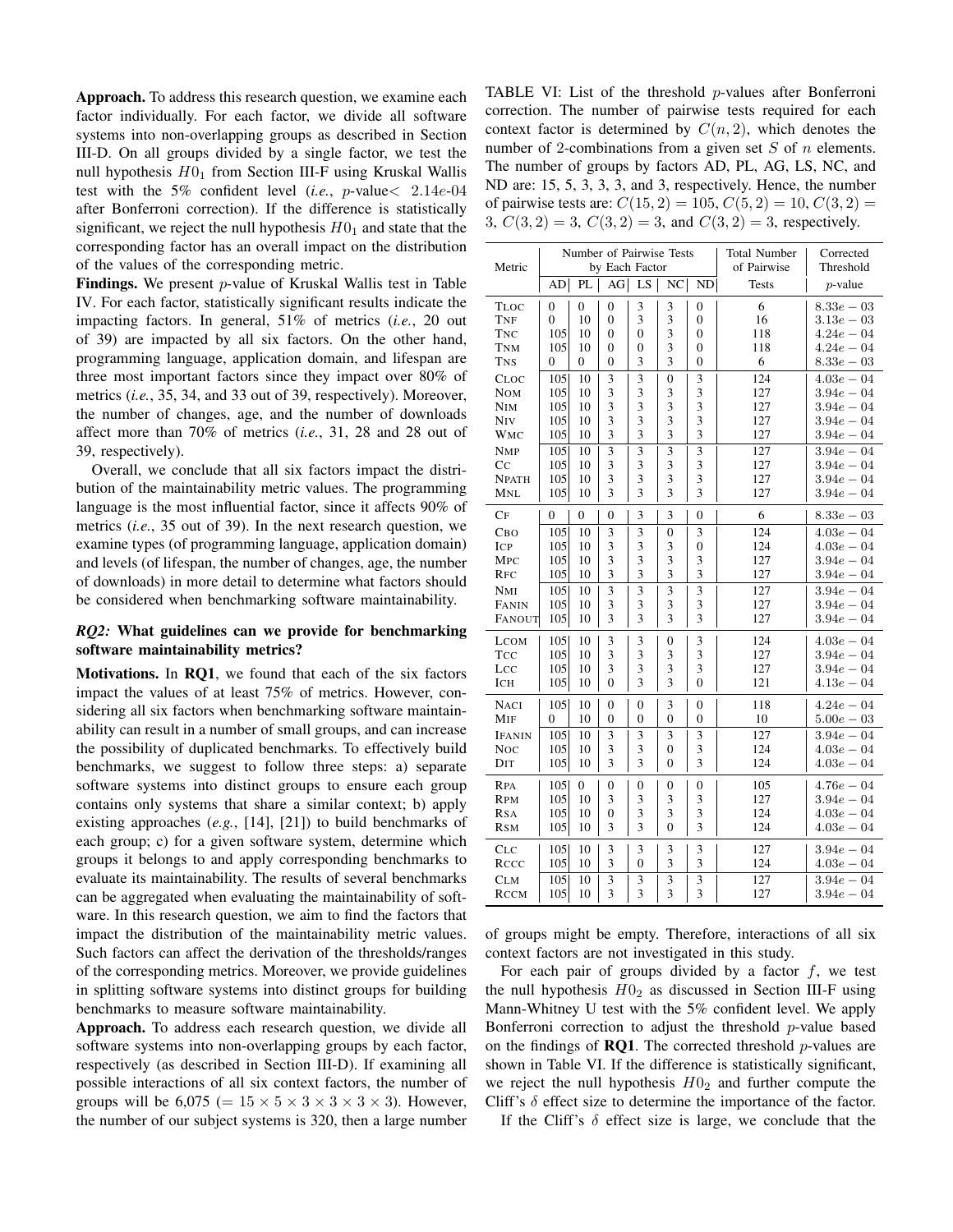TABLE VII: Cliff's  $\delta$  and p-value of Mann-Whitney U test of every statistically significant different pairs of groups divided by factors. (investigation of *comlexity* metrics).

| Metric      | Factor         | Group1           | Group2                               | Cliff's $\delta$        |
|-------------|----------------|------------------|--------------------------------------|-------------------------|
| <b>TLOC</b> | NC             | $G_{lowNC}$      | $G_{highNC}$                         | 0.498                   |
| <b>TNF</b>  | NC             | $G_{lowNC}$      | $G_{moderateNC}$<br>$G_{highNC}$     | 0.573<br>0.639          |
|             |                | $G_{moderateNC}$ | $G_{highNC}$                         | 0.513                   |
|             | AD             | $G_{frame}$      | $G_{network}$<br>$G_{comm; network}$ | $-0.519$<br>$-0.759$    |
| <b>TNC</b>  |                | $G_c$            | $G_{c\#}$<br>$G_{java}$              | 0.596<br>0.667          |
|             | PL             | $G_{pascal}$     | $G_{cpp}$<br>$G_{c\#}$<br>$G_{java}$ | 0.560<br>0.729<br>0.885 |
|             | N <sub>C</sub> | $G_{lowNC}$      | $G_{moderateNC}$<br>$G_{highNC}$     | 0.476<br>0.552          |
|             | AD             | $G_{frame}$      | $G_{network}$                        | $-0.599$                |
|             |                | $G_c$            | $G_{c\#}$<br>$G_{java}$              | 0.614<br>0.591          |
| <b>TNM</b>  | PL             | $G_{pascal}$     | $G_{cpp}$<br>$G_{c\#}$<br>$G_{java}$ | 0.683<br>0.758<br>0.832 |
|             | NC             | $G_{lowNC}$      | $G_{highNC}$                         | 0.560                   |
| <b>TNS</b>  | NC             | $G_{lowNC}$      | $G_{highNC}$                         | 0.541                   |

TABLE VIII: Cliff's  $\delta$  and p-value of Mann-Whitney U test of every statistically significant different pairs of groups divided by factors. (investigation of *coupling* metrics).

| Metric     | Factor | Group1               | Group <sub>2</sub>                                                                                                                                                                                       | Cliff's $\delta$                                                                       |
|------------|--------|----------------------|----------------------------------------------------------------------------------------------------------------------------------------------------------------------------------------------------------|----------------------------------------------------------------------------------------|
|            | AD     | $G_{comm; network}$  | G <sub>build;codegen</sub>                                                                                                                                                                               | 0.482                                                                                  |
| CBO<br>PL  |        | $G_{pascal}$         | $G_{c\#}$<br>$G_{java}$                                                                                                                                                                                  | 0.486<br>0.550                                                                         |
| <b>RFC</b> | AD     | $G_{comm; network}$  | $G_{network}$<br>$G_{internet}$<br>$G_{sysadmin}$<br>$G_{codegen}$<br>${\cal G}_{frame}$<br>$G_{build}$<br>${\cal G}_{swdev}$<br>$G_{games;internet}$<br>$G_{internet;swdev}$<br>$G_{commit;\:internet}$ | 0.524<br>0.578<br>0.492<br>0.764<br>0.620<br>0.703<br>0.847<br>0.643<br>0.647<br>0.642 |
|            |        | $G_{build; codegen}$ | $G_{comm; network}$<br>$G_{swdev,sysadmin}$                                                                                                                                                              | $-0.923$<br>$-0.531$                                                                   |
|            | PL     | $G_{c\#}$            | $G_{java}$                                                                                                                                                                                               | 0.666                                                                                  |
| CF         | NC     | $G_{lowNC}$          | $G_{highNC}$                                                                                                                                                                                             | $-0.554$                                                                               |
| <b>NMI</b> | PL     | $G_{java}$           | $G_{c\#}$<br>$G_{pascal}$                                                                                                                                                                                | $-0.516$<br>$-0.516$                                                                   |

corresponding factor f has a large impact on the distribution of the corresponding metric  $m$ . Hence, factor  $f$  should be considered when benchmarking metric m.

Findings. To better understand the impact of context factors on different aspects of software maintainability, we report our findings along the six categories of metrics: complexity, coupling, cohesion, abstraction, encapsulation and documentation. 1) Complexity.

As shown in Table VII, the factor impacting TLOC, TNF, and TNS is the number of changes. The factors impacting

TABLE IX: Cliff's  $\delta$  and p-value of Mann-Whitney U test of every statistically significant different pairs of groups divided by factors. (investigation of *cohesion* metrics).

| Metric   Factor   Group1   Group2 |                                                        | Cliff's $\delta$ |
|-----------------------------------|--------------------------------------------------------|------------------|
|                                   | LCOM   AD   $G_{network}$   $G_{comm;network}$   0.552 |                  |

TABLE X: Cliff's  $\delta$  and p-value of Mann-Whitney U test of every statistically significant different pairs of groups divided by factors. (investigation of *abstraction* metrics).

| Metric        | Factor | Group1                                      | Group2                                                                                                                                                                                                                                                                                                         | Cliff's $\delta$                                                                                                                                      |
|---------------|--------|---------------------------------------------|----------------------------------------------------------------------------------------------------------------------------------------------------------------------------------------------------------------------------------------------------------------------------------------------------------------|-------------------------------------------------------------------------------------------------------------------------------------------------------|
| <b>NACI</b>   | PL     | $G_{java}$                                  | $G_{pascal}$                                                                                                                                                                                                                                                                                                   | $-0.773$                                                                                                                                              |
| <b>IFANIN</b> | AD     | $G_{comm; network}$                         | $G_{network}$<br>$G_{internet}$<br>$G_{sysadmin}$<br>$G_{comm}$<br>$G_{codegen}$<br>$G_{frame}$<br>$G_{build}$<br>$G_{swdev}$<br>$G_{games}$<br>$G_{games;internet}$<br>$G_{swdev;sysadmin}$<br>$G_{internet;swdev}$<br>$G_{commit}$<br>$G_{build; codegen}$                                                   | 0.794<br>0.751<br>0.657<br>0.776<br>0.780<br>0.748<br>0.738<br>0.736<br>0.598<br>0.620<br>0.828<br>0.704<br>0.745<br>0.824                            |
|               |        | $G_{games}$                                 | $G_{swdev;sysadmin}$                                                                                                                                                                                                                                                                                           | 0.486                                                                                                                                                 |
|               | PL     | $G_{java}$                                  | $G_{cpp}$<br>$G_{pascal}$                                                                                                                                                                                                                                                                                      | $-0.514$<br>$-0.708$                                                                                                                                  |
| DIT           | AD.    | $G_{comm; network}$<br>$G_{build; codegen}$ | $G_{network}$<br>$G_{internet}$<br>$G_{sysadmin}$<br>$G_{comm}$<br>$G_{codegen}$<br>$G_{frame}$<br>$G_{build}$<br>$G_{swdev}$<br>$G_{games}$<br>$G_{games;internet}$<br>$G_{swdev,sysadmin}$<br>$G_{internet;swdev}$<br>$G_{commit;internet}$<br>$G_{sysadmin}$<br>$G_{comm; network}$<br>$G_{games;internet}$ | 0.820<br>0.861<br>0.772<br>0.907<br>0.954<br>0.899<br>0.870<br>0.962<br>0.839<br>0.746<br>0.910<br>0.915<br>0.910<br>$-0.549$<br>$-0.983$<br>$-0.517$ |
| MIF           | PL     | $G_{java}$                                  | $G_{cpp}$<br>$G_{c\#}$<br>$G_{pascal}$                                                                                                                                                                                                                                                                         | $-0.777$<br>$-0.849$<br>$-0.666$                                                                                                                      |
|               |        | $G_{cpp}$                                   | $G_{c\#}$                                                                                                                                                                                                                                                                                                      | 0.657                                                                                                                                                 |

TNC and TNM are application domain, programming language, and the number of changes. Overall, the distributions of metric values in the *complexity* category are strongly impacted by three context factors: application domain, programming language, and the number of changes.

## 2) Coupling.

As shown in Table VIII, the factors impacting CBO and RFC are application domain and programming language. The factor impacting CF (respectively NMI) is the number of changes (respectively programming language). Overall, the distributions of metric values in the *coupling* category are strongly impacted by three context factors: application domain, programming language, and the number of changes.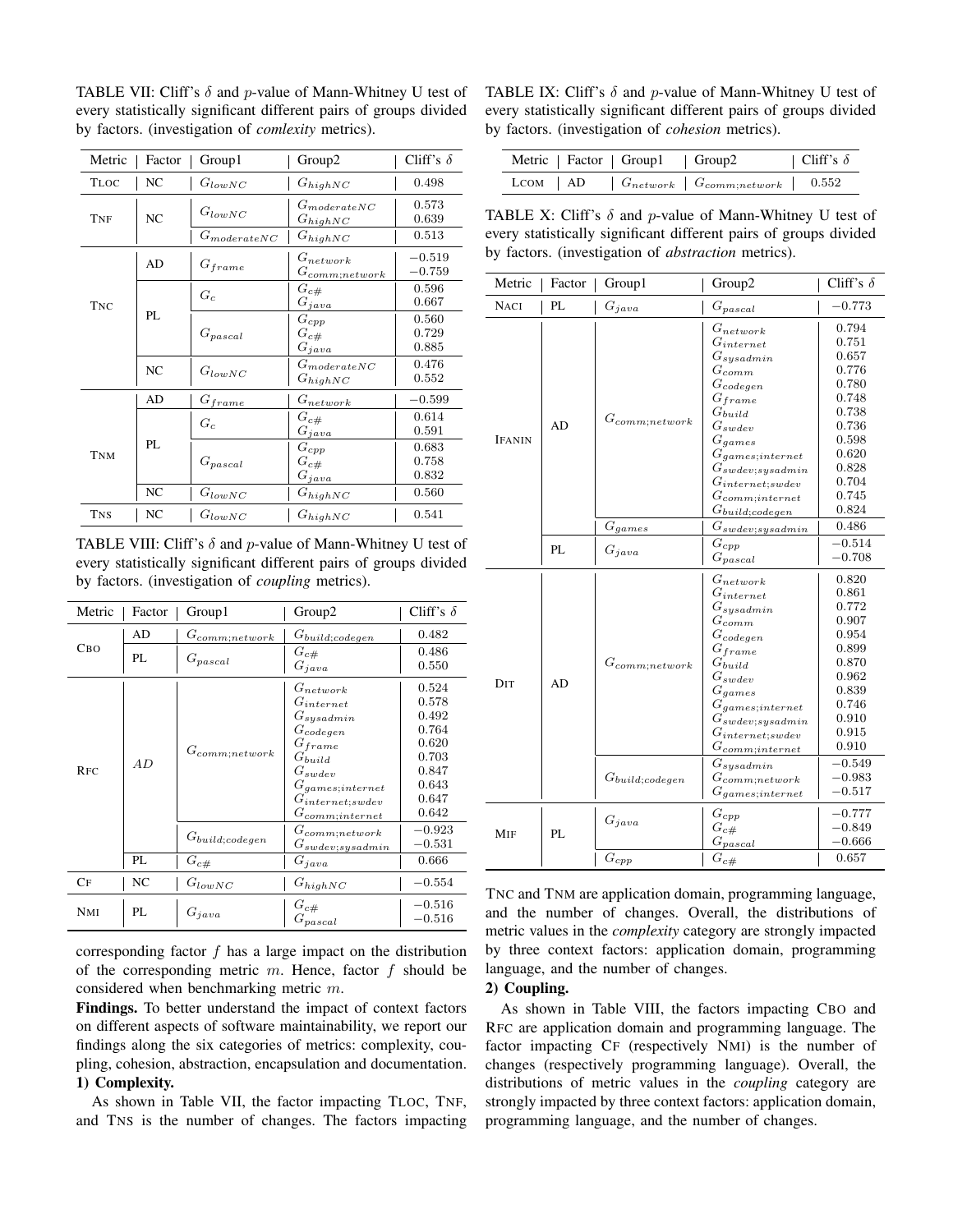TABLE XI: Cliff's  $\delta$  and p-value of Mann-Whitney U test of TABLE XIII: Guidelines on partitioning software systems every statistically significant different pairs of groups divided by factors. (investigation of *encapsulation* metrics).

| Metric     | Factor | Group1              | Group <sub>2</sub>                                                                                                                                                                 | Cliff's $\delta$                                                              |
|------------|--------|---------------------|------------------------------------------------------------------------------------------------------------------------------------------------------------------------------------|-------------------------------------------------------------------------------|
| <b>RPA</b> | AD     | $G_{build}$         | $G_{internet}$<br>${\cal G}_{codegen}$<br>$G_{frame}$<br>$G_{swdev}$<br>$G_{\text{games}}$<br>$G_{swdev;sysadmin}$<br>$G_{internet;swdev}$<br>$G_{commit}$<br>$G_{build; codegen}$ | 0.483<br>0.558<br>0.619<br>0.576<br>0.682<br>0.543<br>0.550<br>0.505<br>0.527 |
| <b>RSM</b> | AD     | $G_{comm; network}$ | $G_{commit}$                                                                                                                                                                       | 0.710                                                                         |

TABLE XII: Cliff's  $\delta$  and p-value of Mann-Whitney U test of every statistically significant different pairs of groups divided by factors. (investigation of *documentation* metrics).

|      |     | Metric   Factor   Group1                               | Group2   Cliff's $\delta$ |          |
|------|-----|--------------------------------------------------------|---------------------------|----------|
| RCCC | AD  | $\mid G_{build; codegen} \mid G_{network} \mid -0.513$ |                           |          |
|      | PI. | $G_{java}$                                             | $G_{pascal}$              | $-0.611$ |

## 3) Cohesion.

As shown in Table IX, the factor impacting LCOM is application domain. Overall, the distributions of metric values in the *cohesion* category are strongly impacted by application domain only.

## 4) Abstraction.

As shown in Table X, the factor impacting NACI and MIF is programming langauge. The factor impating DIT is application domain. The factors impacting IFANIN are application domain and programming langauge. Overall, the distributions of metric values in the *abstraction* category are strongly impacted by application domain and programming language.

# 5) Encapsulation.

As shown in Table XI, the factor impacting RPA and RSM is application domain. Overall, the distributions of metric values in the *encapsulation* category are strongly impacted by application domain only.

# 6) Documentation.

As shown in Table XII, the factors impacting RCCC are application domain and programming language. Overall, the distributions of metric values in the *documentation* category are strongly impacted by application domain and programming language.

#### Guidelines for Benchmarking Maintainability Metrics.

Based on our findings, application domain, programming language, and the number of changes strongly impact the distribution of maintainability metric values.

When benchmarking the 39 metrics, we suggest to partition software systems into 13 groups: 1) five groups along application domain (*i.e.*,  $G_{build}$ ,  $G_{games}$ ,  $G_{frame}$ ,  $G_{build;codegen}$ , and  $G_{comm;network}$ ); 2) five groups along programming language  $(i.e., G_c, G_{cpp}, G_{c#}, G_{java}, \text{and } G_{pascal})$ ; and 3) three groups along the number of changes (*i.e.*,  $G_{lowNC}$ ,  $G_{moderateNC}$ , and  $G_{highNC}$ ). When benchmarking metrics from a particular

when building metric based benchmarks.

| Metric<br>Category | Factor | Group                                                             |
|--------------------|--------|-------------------------------------------------------------------|
| Complexity         | AD     | $G_{frame}$ and others                                            |
|                    | PI.    | $G_c$ , $G_{pascal}$ and others                                   |
|                    | NC     | $G_{lowNC}$ , $G_{moderateNC}$ , and $G_{highNC}$                 |
| Coupling           | AD     | $G_{comm; network}, G_{build; codegen},$ and others               |
|                    | PL.    | $G_{pascal}$ , $G_{iava}$ , and others                            |
|                    | NC     | $G_{lowNC}$ , $G_{moderateNC}$ , and $G_{highNC}$                 |
| Cohesion           | AD     | $G_{comm; network}$ , and others                                  |
| Abstraction        | AD     | $G_{comm; network}, G_{games}, G_{build: codegen},$<br>and others |
|                    | PL.    | $G_{java}$ , $G_{cpp}$ , and others                               |
| Encapsulation      | AD     | $G_{build}, G_{comm; network},$ and others                        |
| Documentation      | AD     | $G_{build; codegen}$ , and others                                 |
|                    | PL.    | $G_{java}$ , and others                                           |

category, we provide detailed suggestions in Table XIII. Moreover, our approach can be applied to other software metrics and other software systems for generating guidelines on building benchmarks of such software metrics.

## V. THREATS TO VALIDITY

We now discuss the threats to validity of our study following common guidelines provided in [37].

*Threats to conclusion validity* concern the relation between the treatment and the outcome. Our conclusion validity threats are mainly due to sampling errors. Since stratified sampling was performed only along application domain, sampled software systems may not well represent along other five factors. Some differences along these factors, thus, may not be detected, and the detected differences are likely to be only a subset of differences. We plan to stratify along other factors.

*Threats to internal validity* concern our selection of subject systems and analysis methods. We randomly sample 320 software systems from SourceForge, some of the findings might be specific to software systems hosted on SourceForge. Future studies should consider using software systems from other hosts, and even commercial software systems.

*Threats to external validity* concern the possibility to generalize our results. Some of the findings might not be directly applicable to different software systems. Yet our approach can be applied to find guidelines for benchmarking maintainability of different open source and commercial software systems.

*Threats to reliability validity* concern the possibility of replicating this study. We attempt to provide all the necessary details to replicate our study. SourceForge is publicly available to obtain the same data. We make our data and R script available $13$  as well.

### VI. CONCLUSION

In this work, we perform a large scale empirical study to investigate how the six context factors affect the distribution

<sup>13</sup>https://bitbucket.org/serap/contextstudy